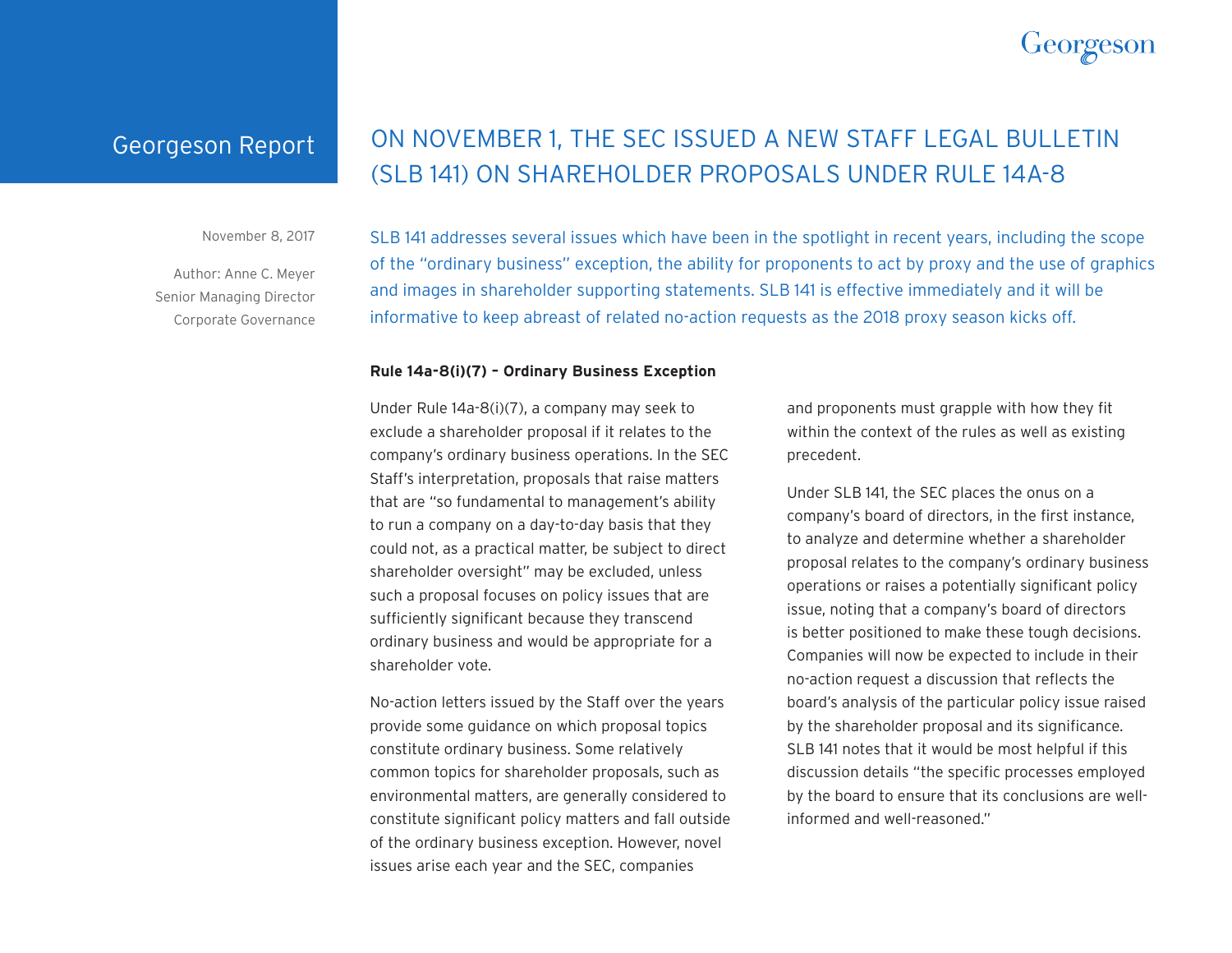SLB 141 is effective immediately. As a result, companies should now be considering their grounds for exclusion, the significance of any policy issues, the extent of board level involvement and the scope of related disclosure when seeking no-action relief under Rule 14a-8(i)(7).

#### **Submission of Proposals by Proxy**

SLB 141 confirms the SEC's current position that it is acceptable under Rule 14a-8 for a shareholder's proposal to be submitted by proxy. Active individual proponents often use this approach, which allows a proponent to meet the Rule 14a-8 ownership requirements to submit proposals at numerous companies at which they may not have personal shareholdings. SLB 141 acknowledges that proposals by proxy may present challenges – including the ability to confirm ownership eligibility under Rule 14a-8(b) - but adopts only limited additional protections for companies.

Under SLB 141, a proposal submitted by a representative of a shareholder must now include documentation setting forth basic information – including the name of the shareholder-proponent and person acting by proxy, the targeted company, the topic of the proposal, and the meeting at

which the proposal will be submitted - and this documentation must be signed and dated by the shareholder.

#### **Rule 14a-8(d) – Use of Images and 500 Word Limit**

In recent no-action requests, companies have argued that shareholder proponents should not be permitted to use images and graphics in their supporting statements, citing Rule 14a-8(d), which provides that a "proposal, including any accompanying supporting statement, may not exceed 500 words." SLB 141 reaffirms the SEC Staff's position that any words used in conjunction with graphs or images will count toward the word limit, but that the use of images is not per se prohibited by the rules.

Acknowledging that there could be some room for abuse, SLB 141 concludes that the use of potentially troublesome images and graphics can be adequately addressed under current bases for excluded supporting statements under Rule 14a-8, such as because the image is false or misleading, inherently vague or indefinite, impugns character or is irrelevant.